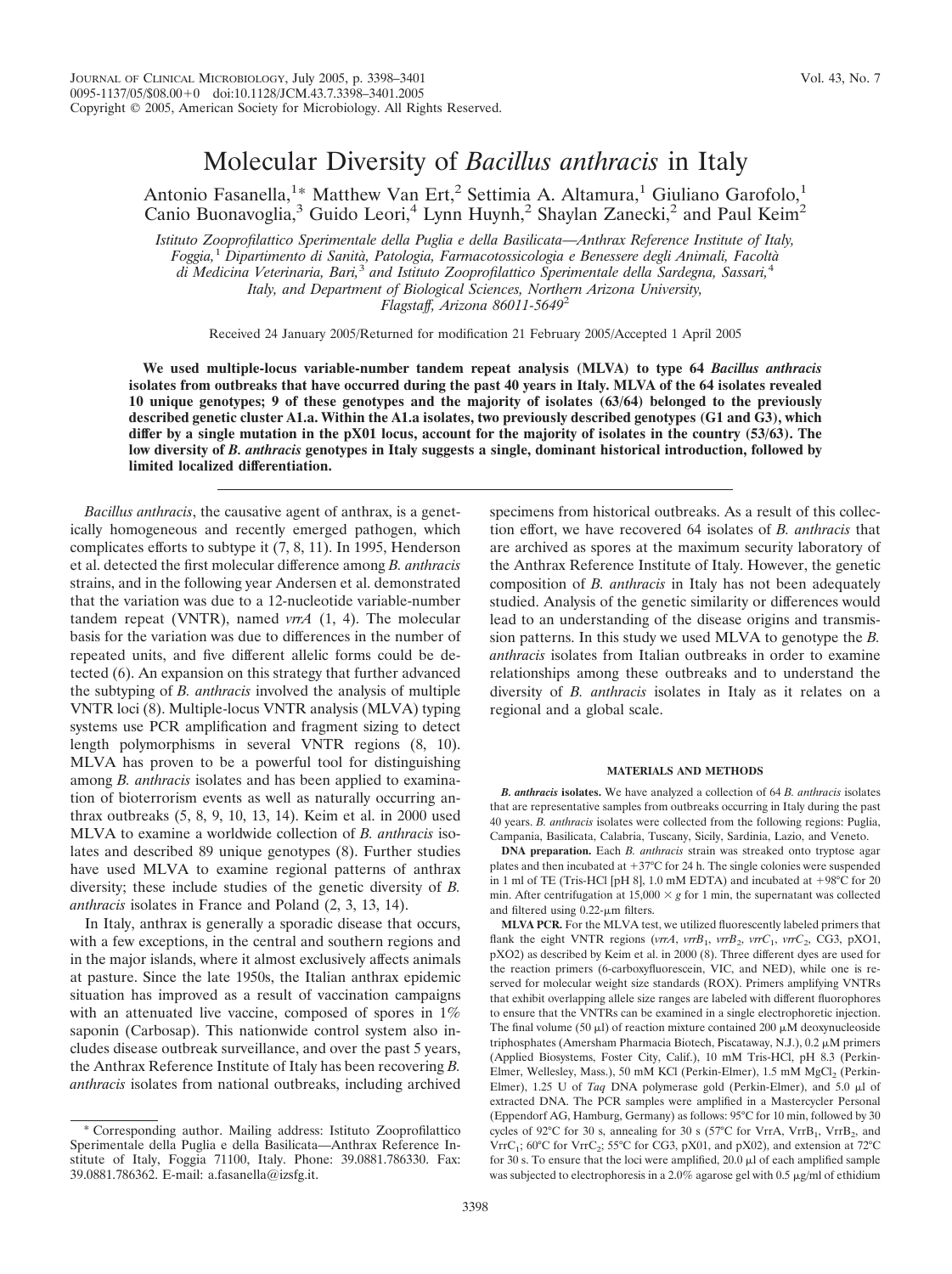| Genetic cluster <sup>c</sup><br>No. of isolates<br>Province<br>Region<br>$G_K^b$<br>$G^a$<br>pXO <sub>2</sub><br>pXO1<br>$\nu r B_2$<br>$v\mathit{r}\mathit{r}\mathit{C}_2$<br>$\nu r B_1$<br>vrrC <sub>1</sub><br>CG3<br>puh<br>18<br>162<br>153<br>123<br>Puglia<br>313<br>229<br>613<br>604<br>137<br>Foggia<br>$\mathbf{1}$<br>A1.a<br>А | Sheep<br>14                  | Goats        | Cattle              | Horses | Donkeys |        |         |
|----------------------------------------------------------------------------------------------------------------------------------------------------------------------------------------------------------------------------------------------------------------------------------------------------------------------------------------------|------------------------------|--------------|---------------------|--------|---------|--------|---------|
|                                                                                                                                                                                                                                                                                                                                              |                              |              |                     |        |         | Humans | Unknown |
| $\mathbf F$<br>3<br>5<br>A1.a<br>313<br>229<br>162<br>153<br>126<br>137<br>613<br>604<br>2<br>I<br>A1.a<br>313<br>229<br>613<br>604<br>153<br>126<br>137<br>153<br>$(-)$                                                                                                                                                                     | $\mathbf{1}$                 | 1<br>1<br>1  | 3<br>3              | 1      |         |        |         |
| D<br>A1.a<br>313<br>229<br>162<br>613<br>604<br>153<br>123<br>143<br>$(-)$<br>A1.a<br>313<br>229<br>162<br>613<br>153<br>123<br>137<br>Bari<br>A<br>604<br>F<br>3<br>3<br>229<br>162                                                                                                                                                         | $\mathbf{1}$                 |              | 1                   |        |         |        |         |
| 313<br>613<br>153<br>137<br>A1.a<br>604<br>126<br>С<br>A1.a<br>229<br>162<br>613<br>604<br>153<br>123<br>139<br>313<br>$(-)$<br>A<br><b>Brindisi</b><br>2<br>229<br>153<br>123<br>A1.a<br>313<br>162<br>613<br>604<br>137<br>1                                                                                                               | $\overline{2}$<br>1<br>1     |              | 1                   |        |         |        |         |
| F<br>3<br>A1.a<br>313<br>162<br>613<br>153<br>229<br>604<br>126<br>137<br>A1.a<br>313<br>229<br>162<br>613<br>604<br>153<br>123<br>137<br>Taranto<br>A<br>1                                                                                                                                                                                  | $\mathbf{1}$<br>$\mathbf{1}$ |              |                     |        |         |        |         |
| F<br>3<br>613<br>153<br>126<br>A1.a<br>313<br>229<br>162<br>604<br>137<br>F<br>3<br>Avellino<br>2<br>A1.a<br>313<br>229<br>162<br>613<br>153<br>126<br>137<br>604<br>Campania<br>A<br>229<br>162<br>613<br>153<br>123<br>137<br>1<br>A1.a<br>313<br>604<br><b>Naples</b>                                                                     |                              |              | 1<br>$\overline{c}$ |        |         |        |         |
| Basilicata<br>3<br>229<br>162<br>613<br>604<br>153<br>123<br>137<br>A<br>A1.a<br>313<br>Potenza<br>313<br>229<br>162<br>613<br>153<br>123<br>137<br>Matera<br>A<br>1<br>A1.a<br>604                                                                                                                                                          | 1                            |              |                     |        |         |        |         |
| $\mathbf{1}$<br>313<br>229<br>162<br>613<br>153<br>123<br>137<br>Calabria<br>A<br>A1.a<br>604<br>Cosenza<br>B<br>$\mathfrak{2}$<br>A1.a<br>313<br>162<br>613<br>604<br>153<br>123<br>135<br>229<br>Tuscany                                                                                                                                   |                              | $\mathbf{1}$ |                     |        |         |        |         |
| 3<br>F<br>3<br>313<br>229<br>162<br>613<br>153<br>126<br>137<br>A1.a<br>604<br>Sicily<br>E<br>3<br>19<br>A1.a<br>289<br>229<br>162<br>613<br>604<br>153<br>123<br>137<br>F<br>3<br>Sardinia<br>313<br>229<br>162<br>613<br>604<br>153<br>126<br>137<br>A1.a                                                                                  | 2<br>$\overline{2}$          |              | 1                   |        | 1       |        |         |
| H<br>6, $7^e$<br>301<br>229<br>162<br>613<br>604<br>153<br>126<br>A1.a<br>F<br>3<br>Nuoro<br>A1.a<br>313<br>229<br>162<br>613<br>604<br>153<br>126<br>137<br>6                                                                                                                                                                               |                              | 3            |                     |        |         |        | 3       |
| J<br>A3.b<br>313<br>229<br>162<br>583<br>532<br>158<br>57, 58, 59,<br>61, 63, 65                                                                                                                                                                                                                                                             |                              | 1            |                     |        |         |        |         |
| F<br>3<br>313<br>153<br>137<br>Cagliari<br>A1.a<br>229<br>162<br>613<br>604<br>126<br>1<br>F<br>3<br>313<br>153<br>A1.a<br>229<br>162<br>613<br>604<br>126<br>137<br>Lazio<br>G<br>137<br>325<br>229<br>162<br>613<br>604<br>153<br>A1.a<br>126<br>Veneto<br>Verona<br>$(-)$                                                                 | 1                            |              | 1                   |        |         |        |         |

TABLE 1. Characteristics of *Bacillus anthracis* isolates in this study

*<sup>a</sup>* Genotype designations of Italian isolates as defined in this study.

*b* Genotype designations as described by Keim et al. in 2000 (8). (–) indicates that the Italian isolate had a novel genotype; therefore, no equivalent genotype was described by Keim et al. in 2000.

As defined by Keim et al. in 2000 (8).

*d* Allele sizes determined by electrophoresis on the ABI 310, with results rounded to the nearest whole number and calibrated to the sizes in the report of Keim et al. (8). *<sup>e</sup>* As a result of missing data for the pXO2 locus, this isolate matches genotypes 6 and 7 across the seven remaining markers.

*<sup>f</sup>* As a result of missing data for the pXO1 and pXO2 loci, this isolate matches several genotypes in the A3.b cluster across the six markers analyzed.

bromide at 100 V for 120 min. The amplified DNA bands were visualized upon UV light exposure (Eagle Eye II; Stratagene, La Jolla, Calif.).

**Automated genotype analysis.** The amplified MLVA PCR products were subjected to capillary electrophoresis in polyacrylamide gels under denaturing conditions on an ABI Prism 310 automated DNA sequencer (Applied Biosystems) and were analyzed using Genescan and Genotyper software (Applied Biosystems).

**Data analysis.** UPGMA (unweighted-pair group method using arithmetic averages) cluster analysis was performed on genotype scores from a combined data set of the Italian isolates and a panel of 89 diverse genotypes as reported by Keim et al. in 2000 (8). To ensure comparability of genotype scores between the 89 diverse genotypes and Italian isolates, a subset of isolates was genotyped at both the Keim Genetics Laboratory (Northern Arizona University) and the Anthrax Reference Institute of Italy (Foggia, Italy), and raw VNTR sizes were compared and normalized.

## **RESULTS**

**Geographical distribution and sources of Italian isolates.** While anthrax occurs in much of Italy, the majority of anthrax outbreaks occurred in central Italy, southern Italy, and major islands (Table 1; Fig. 1B). The samples from this study are representative of anthrax activity for the past 40 years.

**Genetic diversity of** *B. anthracis* **in Italy.** While MLVA of 64 *B. anthracis* isolates revealed 10 unique genotypes, these were very closely related genetically (Fig. 1A; Table 1). UPGMA cluster analysis grouped 63/64 isolates with the previously described A1.a cluster (8), with only a single isolate associated with the A3.b cluster (Table 1). Four of the genotypes were exact matches to previously described genotypes, including the two dominant Italian genotypes  $(G<sub>1</sub>)$  A ( $n = 28$ ) and F ( $n =$ 25), which match the Keim et al. 2000 genotypes  $(G_K)$  1 and 3, respectively (Fig. 1; Table 1). Not all of the Italian isolates matched previously described genotypes  $(G_K)$ ; those that did not were assigned only Italian genotype designations  $(G<sub>I</sub>)$ . For two samples, assigning genotypes was difficult due to missing data. One A1.a isolate is missing the pXO2 plasmid marker  $(G<sub>I</sub> H)$ , whereas the single A3.b representative  $(G<sub>I</sub> J)$  is missing both the pXO2 and pXO1 markers. Therefore, these samples could match several previously defined genotypes in these groups or could represent novel genotypes.

A mutational-step model attempts to describe genetic relationships based on the minimum number of mutations needed to create the observed diversity in the Italian *B. anthracis* genotypes (Fig. 1A). The A3.b  $G<sub>I</sub>$  genotype J, which is multiple mutational steps different from the A1.a genotypes and which lacks data for the plasmid markers, is not included in this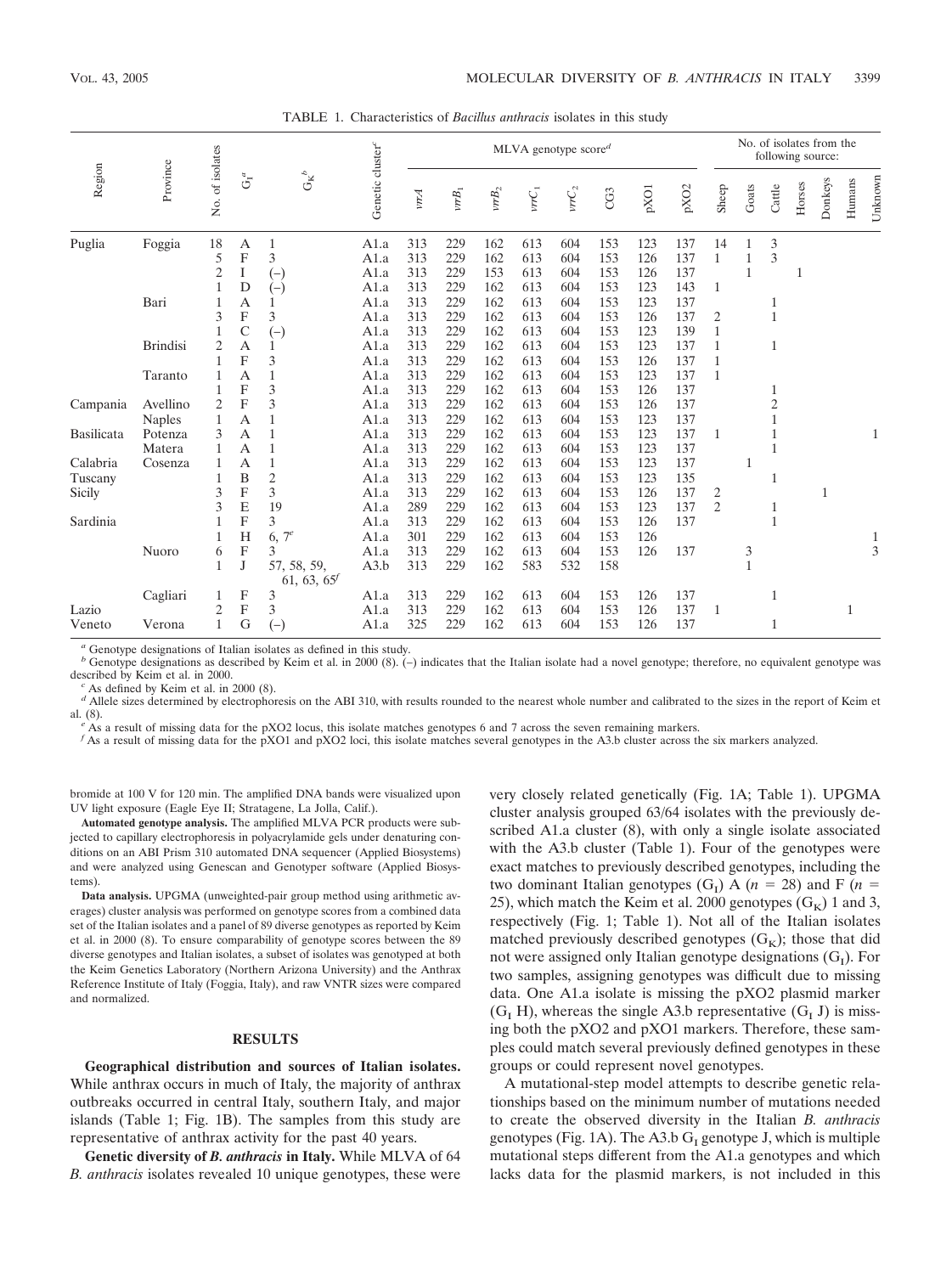

FIG. 1. Genetic and geographic relationships among Italian *B. anthracis* isolates. (A) Mutational-step model for isolate genetic relationships. Shown is a network of genotypes with the minimum mutational changes needed to convert one genotype into another. Note that genotype designations are consistent with those in Table 1. The G<sub>I</sub> designation is given first, and G<sub>K</sub> designation is given in parentheses following G<sub>I</sub> if an equivalent genotype was described by Keim et al. in 2000 (8). Connecting lines are labeled with the genetic locus and the number of repeat units that differ between individual genotypes. (B) Geographic distribution of *B. anthracis* isolates. Genotype distribution and frequency are indicated by colors corresponding to designations in panel A. Pie chart sizes are scaled categorically according to the number of isolates (in three categories: 1 to 5, 6 to 10, and >10 isolates). Note that the two isolates with missing data (plasmid markers) were not included in either panel.

model. The most common genotypes  $(G<sub>I</sub>$  genotypes A and F,  $G_K$  genotypes 1 and 3) differ by only a single mutation in the  $pXO1$  marker locus. With the exception of  $G<sub>I</sub>$  genotypes D and E, there is only a single mutational step separating the rarer genotypes from either of the two dominant genotypes. In this study, with one exception  $(G<sub>I</sub> J)$ , the *B. anthracis* isolates are closely genetically related within the A1.a cluster.

Different Italian regions have distinctive genotype compositions and population structures (Fig. 1B). The A genotype ( $G_K$ ) 1) dominates the peninsular provinces of Puglia, Basilicata, and Calabria. This genotype is not found in Sardinia or Sicily, where the F genotype  $(G_K 3)$  is dominant. The close genetic relationship between these genotypes argues for a historical relationship, but the spatial differences indicate that recent anthrax outbreaks are now independent between the regions.

#### **DISCUSSION**

Worldwide, *B. anthracis* exhibits a clonal population structure with ties among geographically distant regions (8, 10). A worldwide distribution is particularly true for the A1.a group, which has been highly successful. The major Italian genotypes are part of this very fit strain complex, which has succeeded in becoming ecologically established in many regions. This result is in contrast to that for adjacent southern France, where B2 genotypes have become established and are the most common subtype (2).

The close similarity of the *B. anthracis* isolates is consistent with a single introduction of the pathogen into Italy. Only a few postulated mutations are needed to explain most of the genotypes observed. Of the 10 genotypes observed in this study, the vast majority of samples (53/64) belonged to genotype A ( $G_K$ ) 1) or F ( $G_K$  3), which differ only by a single 3-bp mutation in the pXO1 plasmid marker (Table 1; Fig. 1). Based on these data, it could be supposed that the *B. anthracis* strains responsible for anthrax outbreaks in Italy are the result of evolution from a recent, common ancestral strain. These genotyping markers are highly mutable loci, and the few mutational events that separate the isolates could have occurred in Italy after the